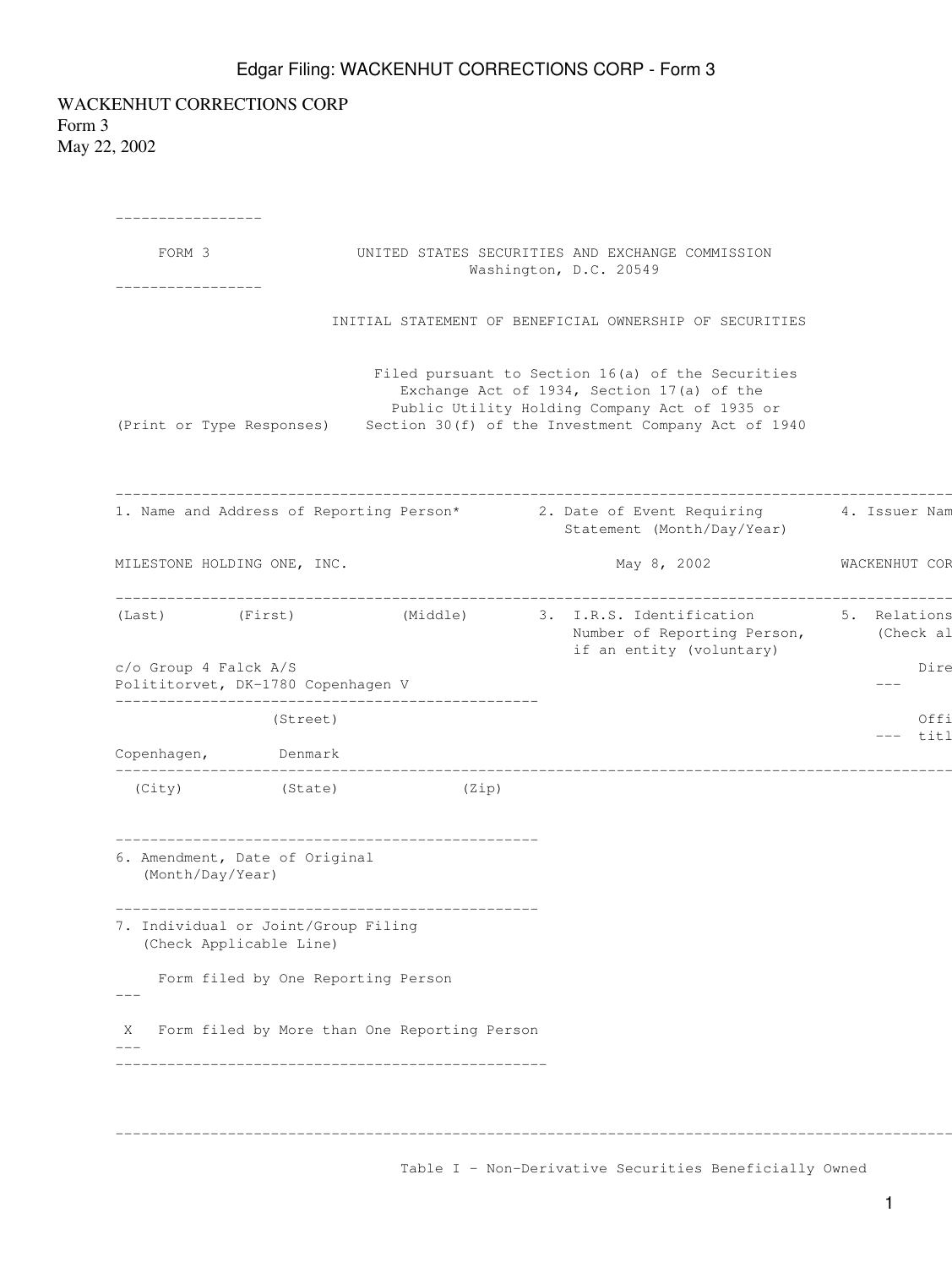## Edgar Filing: WACKENHUT CORRECTIONS CORP - Form 3

-------------------------------------------------------------------------------------------------------------------------------

| 1. Title of Security (Instr. 4) 2. Amount of Securities                                                                                     |                                         | Beneficially Owned (Instr. 4) |                                             |       | 3. Ownership Form:<br>Direct (D) or<br>Indirect (I)<br>(Insert. 5) |  |
|---------------------------------------------------------------------------------------------------------------------------------------------|-----------------------------------------|-------------------------------|---------------------------------------------|-------|--------------------------------------------------------------------|--|
| Common Stock, par value \$0.01 per share 12,000,000                                                                                         |                                         |                               |                                             |       | $\mathbb{I}$                                                       |  |
|                                                                                                                                             |                                         |                               |                                             |       |                                                                    |  |
|                                                                                                                                             |                                         |                               |                                             |       |                                                                    |  |
|                                                                                                                                             |                                         |                               |                                             |       |                                                                    |  |
|                                                                                                                                             |                                         |                               |                                             |       |                                                                    |  |
| Reminder: Report on a separate line for each class of securities<br>beneficially owned directly or indirectly.                              |                                         |                               |                                             |       |                                                                    |  |
| *If the form is filed by more than one reporting person, see<br>Instruction $54(b)$ (v).                                                    |                                         |                               |                                             |       |                                                                    |  |
| Potential persons who are to respond to the collection of information<br>contained in this form are not required to respond unless the form |                                         |                               |                                             |       |                                                                    |  |
| displays a currently valid OMB control number.                                                                                              |                                         |                               |                                             |       |                                                                    |  |
|                                                                                                                                             |                                         |                               | Page 1 of 3 Pages                           |       |                                                                    |  |
|                                                                                                                                             |                                         |                               |                                             |       |                                                                    |  |
|                                                                                                                                             |                                         |                               |                                             |       |                                                                    |  |
|                                                                                                                                             |                                         |                               |                                             |       |                                                                    |  |
|                                                                                                                                             |                                         |                               |                                             |       |                                                                    |  |
| FORM 3 (continued) Table II - Derivative Securities Beneficially Owned<br>(e.g., puts, calls, warrants, options, convertible securities)    |                                         |                               |                                             |       |                                                                    |  |
|                                                                                                                                             |                                         |                               |                                             |       |                                                                    |  |
| 1. Title of Derivative                                                                                                                      | 2. Date Exercisable                     |                               |                                             |       | 3. Title and Amount of Securiti                                    |  |
| Security (Instr. 4)                                                                                                                         | and Expiration Date<br>(Month/Day/Year) |                               | Underlying Derivative Securi<br>(Insert. 4) |       |                                                                    |  |
|                                                                                                                                             |                                         |                               |                                             |       | Amount                                                             |  |
|                                                                                                                                             | Date<br>Exercisable Date                | Expiration                    |                                             | Title | or Number<br>of Shares                                             |  |
|                                                                                                                                             |                                         |                               |                                             |       |                                                                    |  |
|                                                                                                                                             |                                         |                               |                                             |       |                                                                    |  |
|                                                                                                                                             |                                         |                               |                                             |       |                                                                    |  |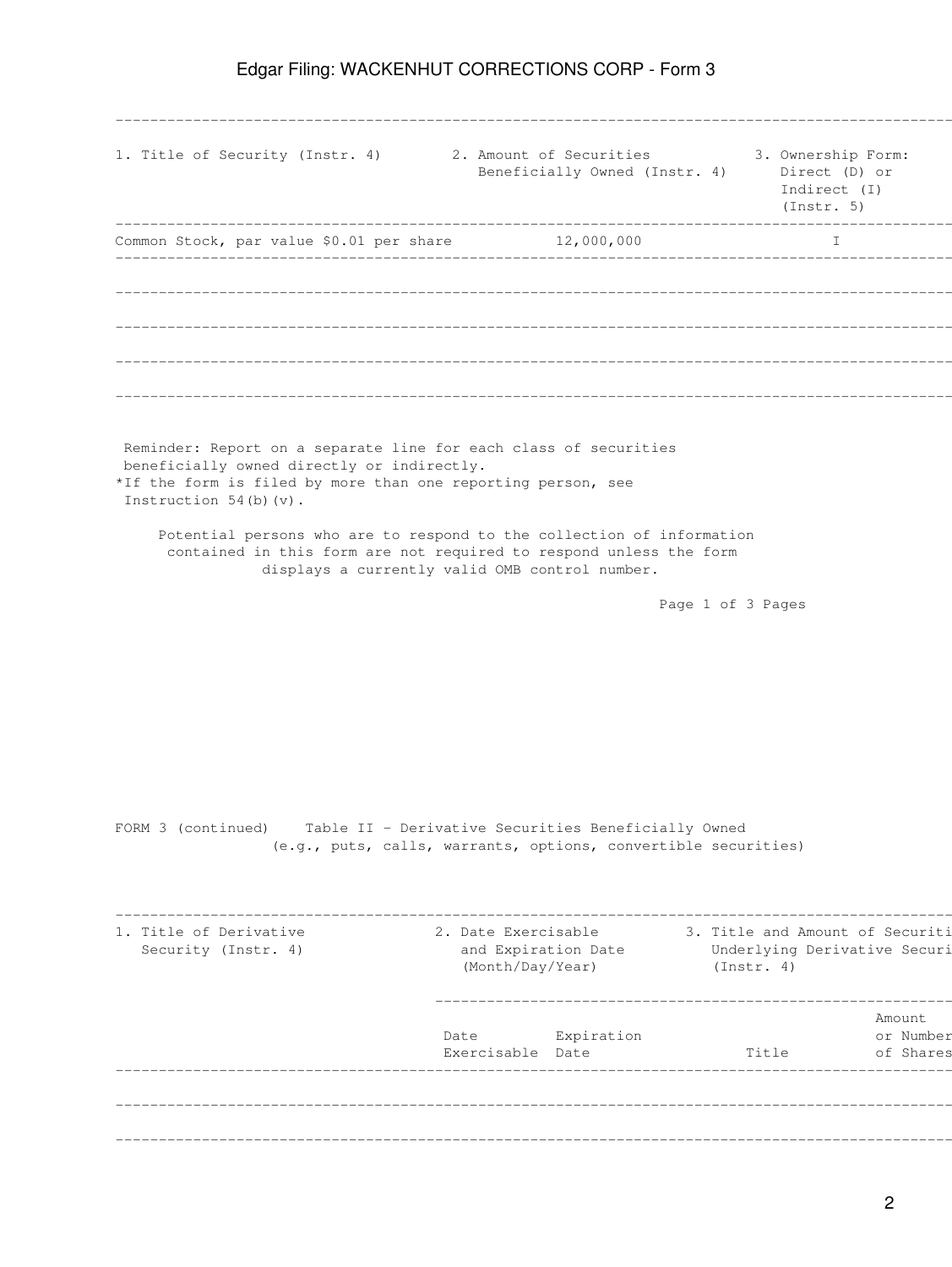|                                                                |                                                                                                                   | Edgar Filing: WACKENHUT CORRECTIONS CORP - Form 3                                                                                                                                                   |                         |                                               |                                                                         |
|----------------------------------------------------------------|-------------------------------------------------------------------------------------------------------------------|-----------------------------------------------------------------------------------------------------------------------------------------------------------------------------------------------------|-------------------------|-----------------------------------------------|-------------------------------------------------------------------------|
|                                                                |                                                                                                                   |                                                                                                                                                                                                     |                         |                                               |                                                                         |
|                                                                | 4. Conversion or<br>Exercise Price<br>of Derivative<br>Security                                                   | 5. Ownership Form<br>of Derivative<br>Security:<br>Direct (D) or<br>Indirect (I)<br>(Instr. 5)                                                                                                      | (Instr. 5)              | 6. Nature of Indirect<br>Beneficial Ownership |                                                                         |
|                                                                |                                                                                                                   |                                                                                                                                                                                                     |                         |                                               |                                                                         |
|                                                                |                                                                                                                   |                                                                                                                                                                                                     |                         |                                               |                                                                         |
|                                                                | Explanation of Responses:<br>(1) These securities are held indirectly by The Wackenhut Corporation<br>securities. | whose sole shareholder is Milestone Holding One, Inc. ("MHO"), a<br>wholly-owned subsidiary of Group 4 Falck A/S ("Group 4 Falck").<br>MHO and Group 4 Falck disclaim beneficial ownership of these |                         |                                               |                                                                         |
|                                                                | MILESTONE HOLDING ONE, INC.                                                                                       |                                                                                                                                                                                                     |                         |                                               | GROUP 4 FALCK A/S                                                       |
| **By: /s/ Lars Norby Johansen                                  |                                                                                                                   |                                                                                                                                                                                                     | May 22, 2002            |                                               | **By: /s/ Lars Norby Johansen                                           |
|                                                                | Lars Norby Johansen<br>President and CEO                                                                          | -------------------------                                                                                                                                                                           | _______________<br>Date |                                               | ---------------------------<br>Lars Norby Johansen<br>President and CEO |
|                                                                | **By: /s/ Derrick Miller                                                                                          |                                                                                                                                                                                                     | May 22, 2002            |                                               | **By: /s/ Derrick Miller                                                |
| _______________________________<br>Derrick Miller<br>Group CFO |                                                                                                                   |                                                                                                                                                                                                     | ______________<br>Date  |                                               | ______________________________<br>Derrick Miller<br>Group CFO           |

\*\*Intentional misstatements or omissions of facts constitute Federal Criminal Violations. See 18 U.S.C. 1001 and 15 U.S.C. 78ff(a).

Note: File three copies of this Form, one of which must be manually signed. If space is insufficient, see Instruction 6 for procedure. Potential persons who are to respond to the collection of information